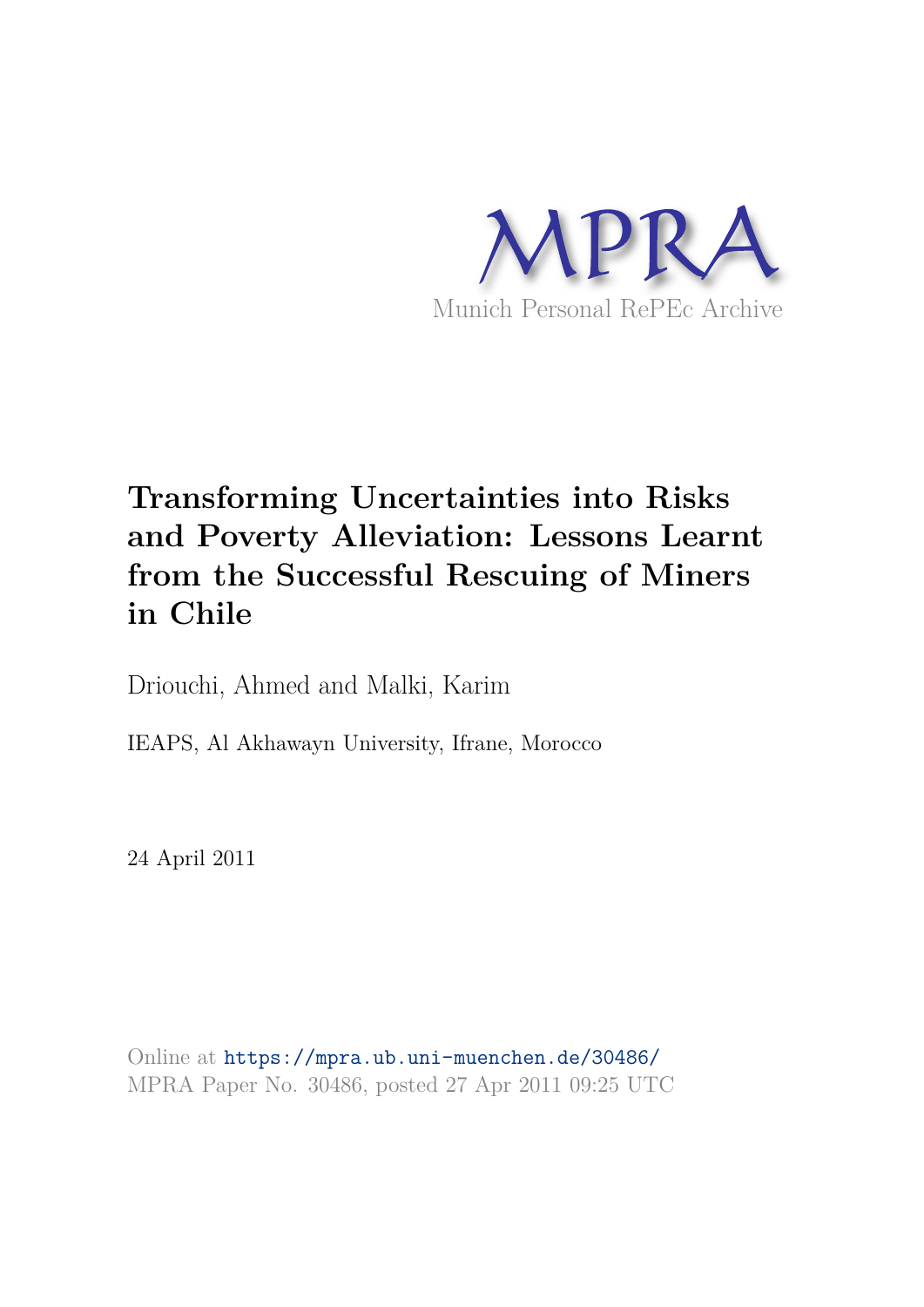# **Transforming Uncertainties into Risks and Poverty Alleviation: Lessons Learnt from the Successful Rescuing of Miners** in Chile

By:

Ahmed Driouchi<sup>1</sup>

 $\mathcal{R}_{\mathcal{L}}$ 

Karim Malki<sup>2</sup>

**Institute of Economic Analysis & Prospective Studies (IEAPS),** Al Akhawayn University, Ifrane (AUI), **Morocco** 

# Abstract:

The objective of this paper is to suggest how the Chilean model used to rescue the 33 miners trapped underground, can be used to accelerate the development of new means for poverty alleviation mainly in developing economies. For that, the Chilean model is described and analyzed within the framework of uncertainty and risk with emphasis on the success of all operations, under time constraints. The attained results underline that this "point in time" process can be used to extract poor individuals and households and sustain their inclusion in normal economic and social activities. But, this is conditioned on the development of further participative research-actions, innovations and monitoring processes applied to multiple small scales, well localized and targeted poverty alleviation projects.

<sup>&</sup>lt;sup>1</sup> Corresponding author: Ahmed Driouchi, email: A.Driouchi@aui.ma. Ahmed Driouchi is Professor of Applied Economics and Dean of the IEAPS of Al Akhawayn University Ifrane, Morocco http://www.ieaps.ma

PO Box 104, Avenue Hassan II, 53000, Ifrane, Morocco

<sup>2</sup> Corresponding author: Karim Malki, email: K.Mlaki@aui.ma. Karim Malki is **Research Assistant at IEAPS**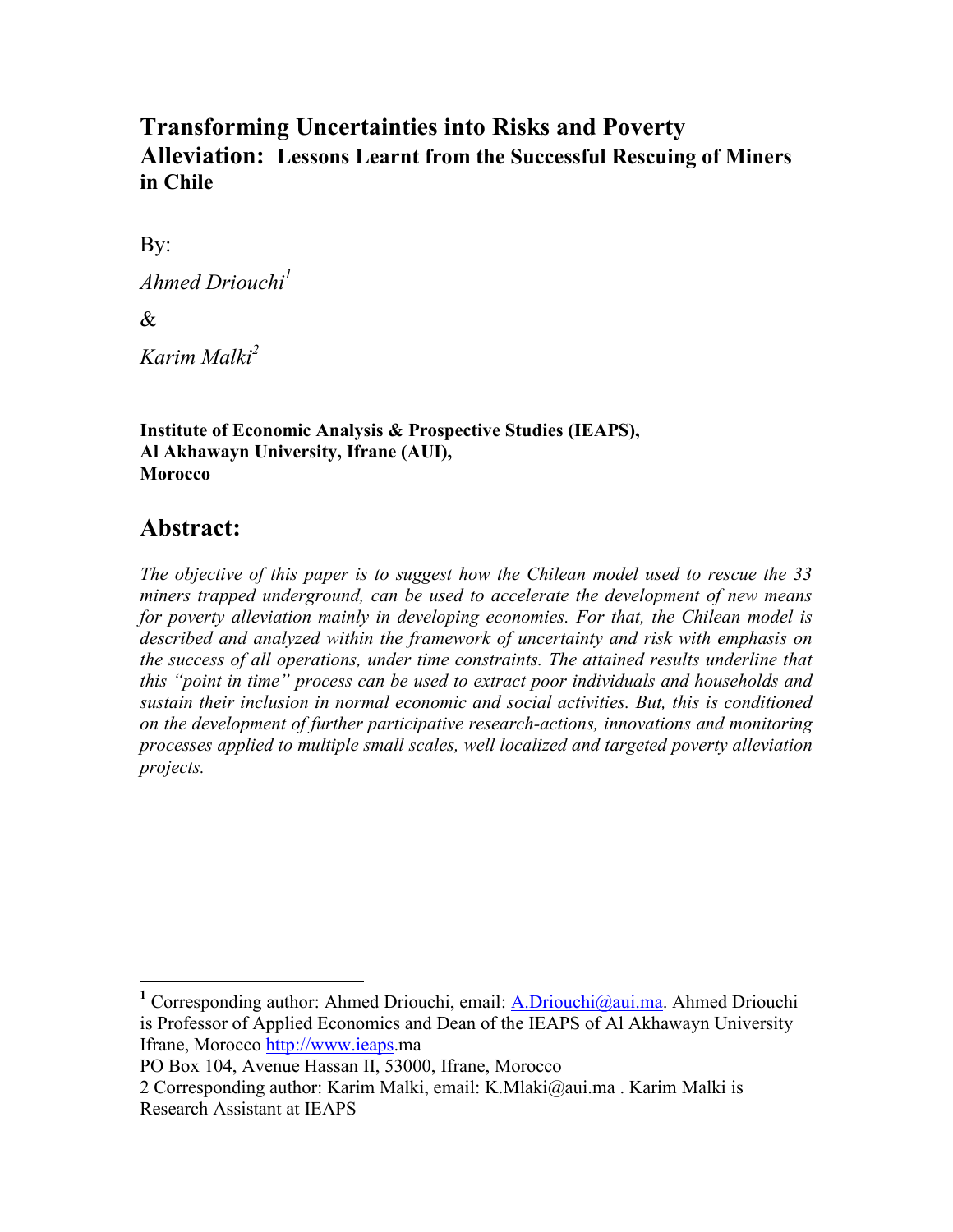### **Introduction:**

Disasters, such as those that affect miners all over the world<sup>3</sup> lead often to important catastrophes that trigger lives and could result in compromising and reducing the fulfillment of human rights.

This paper is about uncertainties and risks of death related to trapped workers in the mining context of Chile<sup>4</sup>. It aims at showing how the recognition of human rights of these miners and their families is an important incentive that has mobilized different partners to develop and rescue the miners. The focus is also placed on the lessons gained in mobilizing technologies, institutions, cooperation and different pieces of knowledge but mostly humans and expertise to ensure the extraction of the trapped individuals. This is used to feed the need for continuously extracting individuals and groups from below the poverty line to ensure their inclusion in economic and social activities and sustain their wellbeing. Extraction from poverty is a means to express a human right to life. This is assumed to be directly related to the knowledge gained from the pressure of the hazards and risks faced with the successful extraction of the 33 Chilean miners.

Most natural hazards and disasters especially those that affect the lives of human beings. require information and signals that transform ignorance and uncertainties<sup>5</sup> into sequential risks<sup>6</sup>. This transformation<sup>7</sup> opens new options that can be conceived to set practical rescue plans. This stage of transformation of uncertainty into risks is intensive in search as it is conducted under time constraints given the limited level of resistance of humans to the consequences of the disasters<sup>8</sup>. The involvement of humans in such hazards and with their eventual consequences on lives, add further complexities and pressure. The natural mobilization of family members<sup>9</sup> and local communities<sup>10</sup> are other sources of complexities<sup>11</sup>. Any signal perceived, by those that search and by the families

(http://www.bbc.co.uk/news/special reports/chile mine/)

 $3$  A brief summary of mining disasters on New York Times shows the frequency of hazards and the dangers related to mining. Please consult :

http://topics.nytimes.com/top/reference/timestopics/subjects/m/mines\_and\_mining/mining\_disasters/index. html

 $4 \text{ In San Jose copper-gold mine near Copiapo in northern Chile. This started on August 5<sup>th</sup>,2010 and ended$ October 13<sup>th</sup>,2010. BBC has a large and detailed web coverage of this event

 $5$  "A situation where there is no basis whatever upon which to form any calculable probability". P. Davidson, 1988. A technical definition of uncertainty and long-run non-neutrality of money. Cambridge Journal of Economics 1988, 12, p.329

 $6$  Reference to different sequences of risks where successive reductions are expected (see Bayes at : http://en.wikipedia.org/wiki/Bayes estimator)

 $\frac{7}{7}$  Transforming uncertainties into risks is an important step that leads to calculation and management of risks as quantitative information is made available by this transformation

 $\delta$  Survival possibilities are conditioned by the levels of resistance of humans to conditions under which they are placed (temperature, oxygen, food, water)

<sup>&</sup>lt;sup>9</sup> Established in a "tent city" called "Camp Hope" located near the mining site.

<sup>&</sup>lt;sup>10</sup> As indicated by the media, this has expended nationally to include the Government and the personal involvement of the President. The media has been continuously providing information that has mobilized the international community.

 $11$  This concerns the logistics, the communication system and the support system to physical and psychological health of families and other participants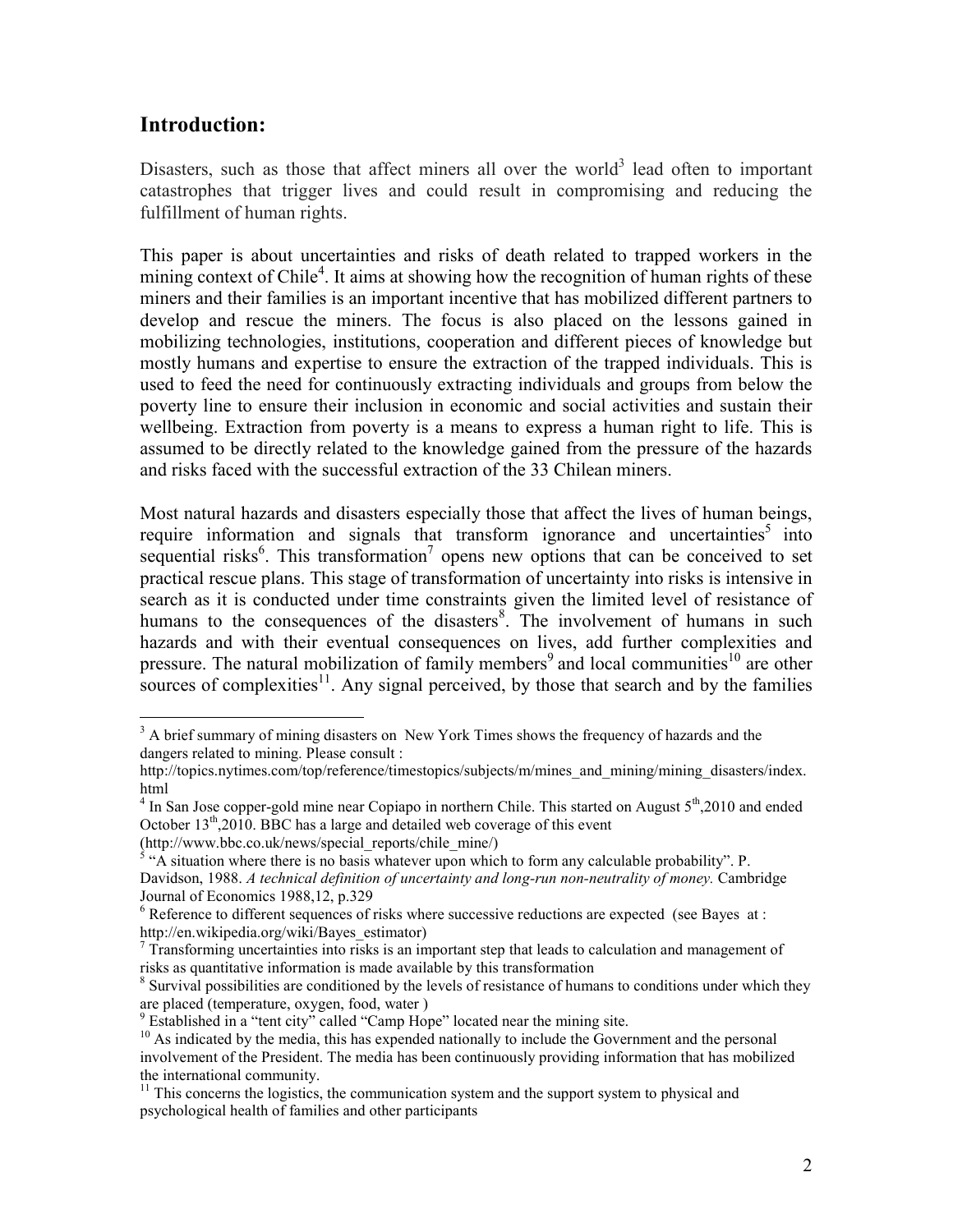leads to adjustments in the attitudes and actions<sup>12</sup>. Positive signals of survivals imply acceleration of the search and further willingness to pursue the rescuing processes. This also strengthens the ties between all players<sup>13</sup> as shifts in expectations lead to anticipating, individually and as group, the best outcome that is "a successful rescue".

This is a familiar exercise for firefighters<sup>14</sup> and for professional rescuers and humanitarian groups<sup>15</sup> but the rescue model of the 33 miners trapped underground in the gold-copper mine of Chile provides further insights into conceiving, implementing and ensuring successful operations under sequential risk reduction and elimination.

The main traits and episodes before and within the rescue process are discussed here in relation to the right to life. These human rights account also for the hopes and expectations of people in Chile and outside.

The example of these 33 miners appears to be unique after the reception of signals of life with decent probabilities of rescue. It shows also that humanitarian incentives can assemble all the needed means in a very limited time to create what can be termed as a miracle. With almost 70 days under 700 meters underground with high temperature and humidity and under absence of light, the miners sent messages, survived and got rescued.

The parallel concern is related to poverty alleviation as a human right to health and decent living conditions. How the above model can be used to tackle successfully poverty, vulnerability, uncertainty and risks in ways similar to the one used for the 33 miners of Chile?. How those living under continuous stress can be progressively extracted and included in normal living conditions? How these efforts can be permanently implemented under continuous monitoring? What appropriate technological and institutional innovations can be mobilized and adapted to different locations, societies and economies to ensure extraction of the poorest individuals and population segments?

This paper is composed of three paragraphs. The first one is devoted to a literature review about risks and uncertainty as well as on disaster risk management. The second focuses on a descriptive analysis of uncertainties and risks related to the model of "The 33 Chilean miners". The last paragraph focuses on the main directions learnt from this model and that can apply to poverty alleviation viewed as "extraction" of the poorest individuals and households from under the poverty line to ensure their sustainable inclusion in normal activities.

 $12$  As positive signals were exhibited, positive expectations were observed at all levels including the miners <sup>13</sup> Players include: rescuers, families and communities and the trapped miners. All seeking success to the rescuing operations

<sup>&</sup>lt;sup>14</sup> In all economies there are professionals that devote their energy and talent to fight different forms of disasters

<sup>&</sup>lt;sup>15</sup> The mobilization was general and this included Nongovernmental Organizations and volunteers from Chile. Their role was in supporting the families, authorities and rescuers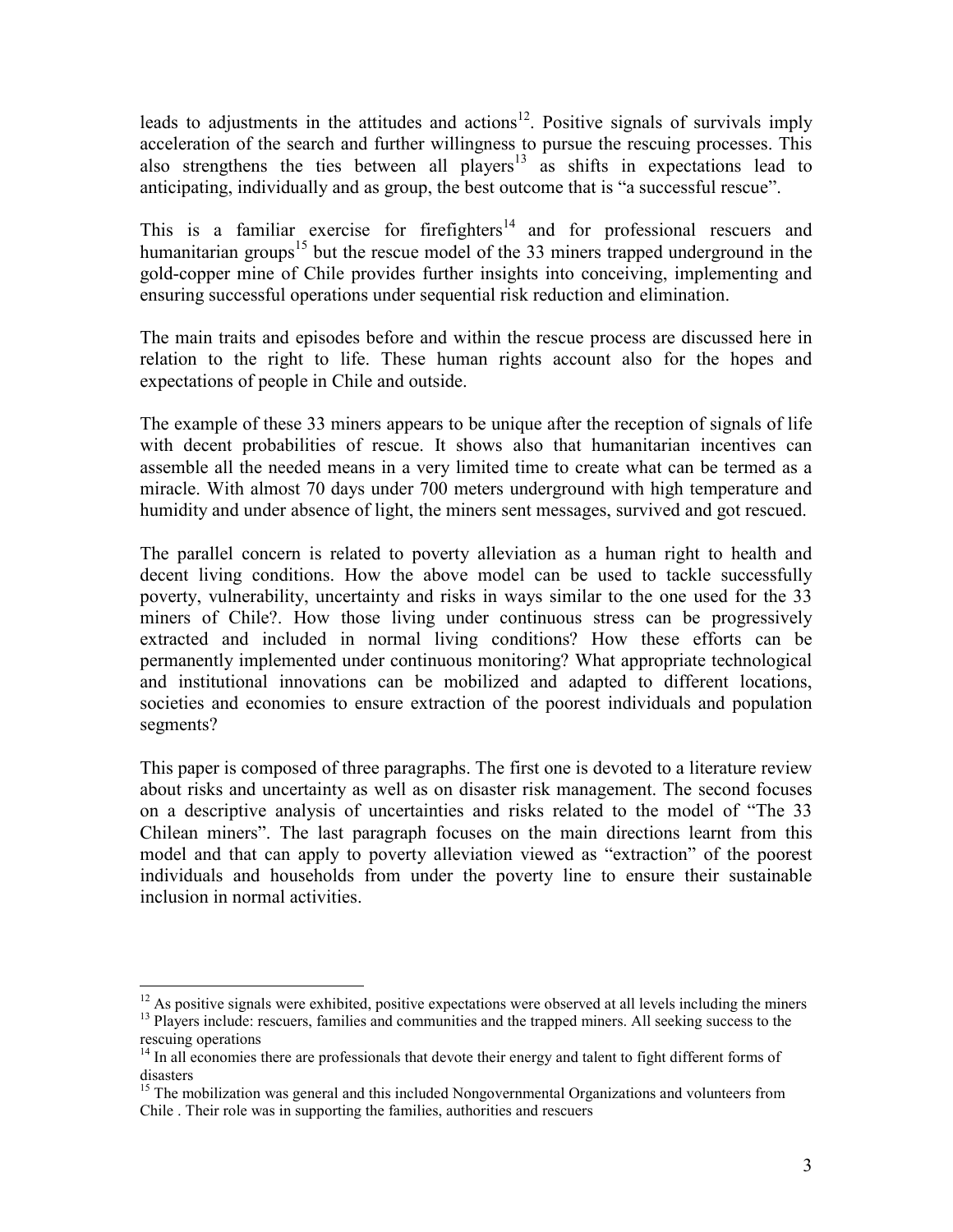# **I. Literature Review**

The difference between uncertainty and risk was pioneered by Knight $(1921)^{16}$ . This distinction is based on the availability of information about probabilities of outcomes. For this author, uncertainty is characterized by the absence of information about the random events. A risky situation is directly related to the existence of partial information and mainly the knowledge of the probabilities.

Other authors have expanded the concepts and the models involving risks and uncertainty. The contributions of V.Neumann and Morgenstern  $(1994)^{17}$ , Savage  $(1972)^{18}$ among others have been essential in the expansion of theories and decision making models and their applications mainly in the area of economics.. This has been expanded with the development of different expected utility models, attitudes towards risks and mainly with the expansion of behavioral economics.

Sociologists such as  $\text{Zinn}$  (2006)<sup>19</sup> have also added further qualitative pieces to the distinction between uncertainty and risks. This latter defines risks as the intermediate stage between uncertainty and determinism. For this author, risk is perceived as a response to threats facing individuals and groups. For Zinn (2006), risk is perceived as a rational strategy to transform unmanageable contingencies to manageable ones. Another perspective is introduced by O'Malley  $(2004)^{20}$  as the governmentalist approach. It states that the focus should not only be on the transformation of uncertainty to risk but also on the management of uncertainties using strategies (including the moral and political aspects).

There is a large body of literature related to disaster risk management and vulnerability reduction with linkages to protecting the poor. Different authors from series of disciplines have been looking at the issue in connection with the field work done by NGOs, Governments and international humanitarian institutions (Yodmani,  $2005)^{21}$ . This literature has observed the links between natural disasters and unresolved development issues as leading to further poverty. It recognizes the necessary shifts in paradigm from an approach of relief to disaster management as hazards are not one-time events. Schilderinck  $(2009)^{22}$  has focused on two major theories that govern disaster risk reduction. The first one is around disaster pressure and release model that focus on the

<sup>&</sup>lt;sup>16</sup> Frank H. Knight. Risk, Uncertainty, and Profit. Hart, Schaffner & Marx; Houghton Mifflin Company, Boston, MA, 1921.

<sup>&</sup>lt;sup>17</sup> John von Neumann and Oskar Morgenstern. *Theory of Games and Economic Behavior*. Princeton University Press (1953 edition), Princeton, NJ, 1944.

<sup>&</sup>lt;sup>18</sup> Leonard J. Savage. The Foundations of Statistics. Dover (1972 edition), New York, 1954.

<sup>&</sup>lt;sup>19</sup> Jens O. Zinn. *Recent Development in sociology of Risk and Uncertainty*. Historical Social Research, vol  $31\,2006 -$ No 2, pp275-286

<sup>20</sup> O'Malley, Pat (2004). Risk, uncertainty and government. London: Glashouse Press.

<sup>21</sup> Suvit Yodmani (2005) Disaster Risk Management and Vulnerability Reduction: Protecting the Poor.

Paper Presented at The Asia and Pacific Forum on Poverty Organized by the Asian Development Bank  $^{22}$  Gerard Schilderinck (2009). Drought cycle management in arid and semi-arid Kenya: A relevant disaster risk reduction model? Retrieved from: http://www.ngovoice.org/documents/100-10035b%20-

<sup>%20</sup>FINAL%20DRR%20research%20report.pdf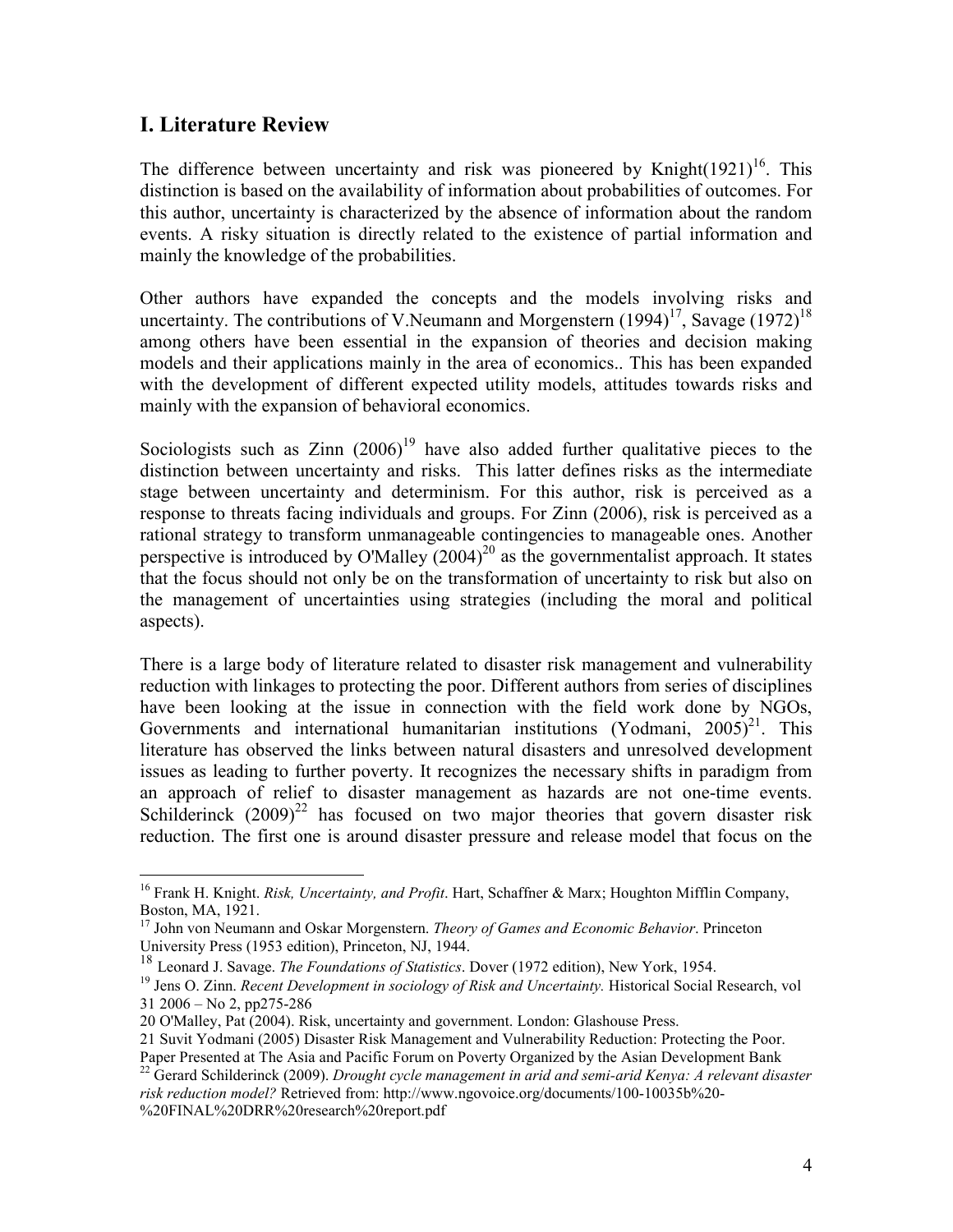characteristics of individuals and groups in relation to their capacity to cope, resist and recover from the impact of a natural disaster. Besides that, it includes the profound causes behind vulnerability and the processes that generate effects to support and face the calamities. The likely levels of safety and readiness constitute the last dimension. The second model is termed as that of access. As in Wisner et al.  $(2003)^{23}$ , this model is introduced as related to the capacity of the unsafe household conditions that lead to a given level of capacity of accessing resources and to respond to the impacts of hazards. This capacity of access can be expressed under income, education and health, among others.

This review shows that there are different views about uncertainty and risks. But they all converge in relating uncertainty to full ignorance and absence of information and risk to the existence of partial information. They all recognize that the transformation of uncertainty to risk is a major step in the management of disasters, risks and hazards.

# II. The Rescue Model: From uncertainty to Risks in the rescue model of the "33 miners"<sup>24</sup>

This is the empirical central part of the study that helps in setting means for accelerating the tackling of poverty alleviation and enhancing the levels of human rights as they relate to the lives of human beings. It is based on the description of the events that took place during the disaster of trapped miners in Chile. This description is composed of four stages that are respectively reviewed here.

#### **Stage 1: Search for likelihood of survival**

This stage is characterized by high uncertainty. After the collapse of the mine, initial local search team started looking for any signal that can provide information about the eventual consequences of the accident. The likely consequences on the miners are the main expected targets of this preliminary search. Risks of further collapses are contributing to the acceleration of this search as they can worsen the consequences. The technology of drills is used to attempt getting information. This has also generated more pressure on both rescuers and families as time elapses. The time constraint is related also to prior knowledge and experiences about human survival capacity under unknown underground conditions. It is expected that both rescuers and families are becoming pessimistic by the end of this first stage. In Day 17, a signal of survival is issued by the miners stating that they are all in life and "fine in the shelter"<sup>25</sup>. Details about uncertainties, risks and actions are summarized in Table 1 below.

<sup>&</sup>lt;sup>23</sup> Wisner, B, Blaikie, P., Cannon, T. and Davis, I..: At risk, second edition: natural hazards, people  $\dot{\ }$  s vulnerability and disasters, 2003

<sup>&</sup>lt;sup>24</sup> All the information are from the special on the Chile Mine at: http://www.bbc.co.uk/news/special reports/chile mine/

<sup>&</sup>lt;sup>25</sup> Translation of the original message in the Chilean news El Mercurio at http://www.mer.cl/index.asp?fecha=2010-08-23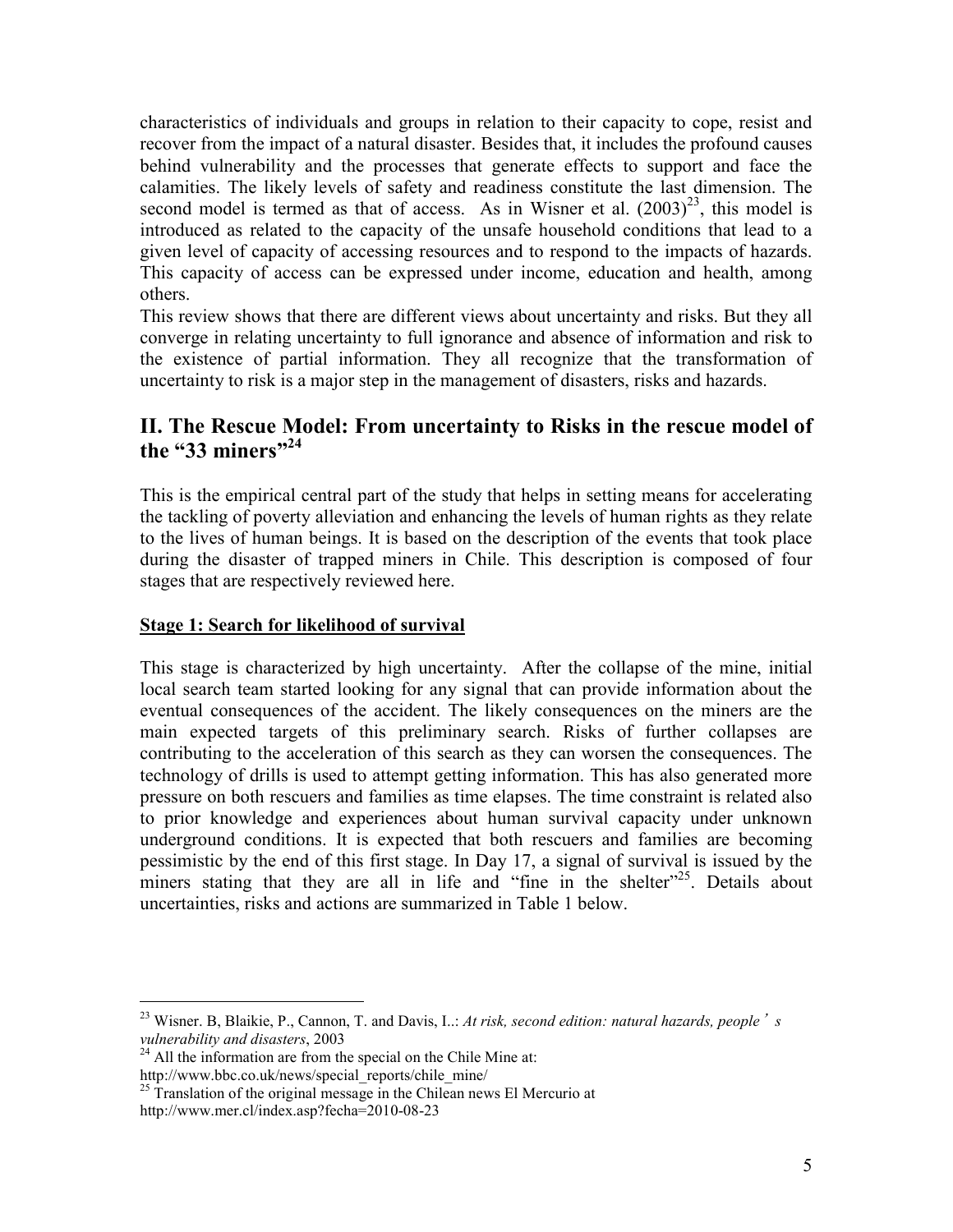| <b>Uncertainty and Risks</b>    | <b>Actions</b>          | <b>Observations</b>                       |  |
|---------------------------------|-------------------------|-------------------------------------------|--|
| Uncertainty with full           | Local search for        | Due to collapses, the operation was       |  |
| <i>s</i> 1gnorance              | information             | aborted                                   |  |
|                                 |                         |                                           |  |
| High risk of further            | Drilling throughout the | Miners left a message with their location |  |
| collapses                       | mine in hope to find    | and number                                |  |
|                                 | survivors               |                                           |  |
| Uncertainty with full           | Continue the search     | As a first attempt to improve safety      |  |
| ignorance. Families under       | process                 |                                           |  |
| full uncertainty                |                         |                                           |  |
| Signal about survivors captured |                         |                                           |  |
|                                 |                         |                                           |  |

Table 1: Stage 1 from the start of the disaster to finding signal of survival Day 0 to Day 17 (Aug 5th – Aug 22nd)

#### Stage 2: After the discovery of survived miners

This stage raised uncertainties about miners' physical and mental health. The local rescue team gave place to a professional team of doctors and engineers as well as international institutions (mainly NASA). From previous experiences and a video footage of the trapped miners, we know that deterioration of health and psychological conditions are unavoidable. The latter broke the previous uncertainty into different risks that can be dealt with separately (as listed in Table 2 below). Rescue team used NASA technological advancements in food to administer enhanced rehydration tablets and high energy food to the survivors. Psychological help was insured by the limited communication that rescuers and family members had with the miners. Families of miners also received psychological counseling. At the end of this stage, all the players (miners, families and rescue team) had high expectations vis-à-vis the survival.

| Uncertainty and Risks                          | Actions                                                                                                                         | Observations                                                           |  |
|------------------------------------------------|---------------------------------------------------------------------------------------------------------------------------------|------------------------------------------------------------------------|--|
| Uncertainties about                            | Chilean authorities seek help from the                                                                                          | To insure the mental and                                               |  |
| physical and mental health                     | <b>NASA</b>                                                                                                                     | physical health of                                                     |  |
|                                                | Assignment of specialists in rescuing,<br>medical doctors, engineers and<br>psychologists for miners and families<br>assistance | trapped miners during a<br>period that will last for<br>several months |  |
| Risks of likely                                | Administrating special food, water and                                                                                          | This was done through a                                                |  |
| deterioration of health                        | medicines: rehydration tablets and high-                                                                                        | pit allowing the                                                       |  |
| conditions (based on                           | energy glucose gel                                                                                                              | exchange of capsules                                                   |  |
| previous experiences)                          |                                                                                                                                 |                                                                        |  |
| Risks about psychological                      | Limited communications with miners                                                                                              |                                                                        |  |
| repercussions (based on                        |                                                                                                                                 |                                                                        |  |
| previous experiences)                          | Psychological assistance for miners and                                                                                         |                                                                        |  |
|                                                | their families.                                                                                                                 |                                                                        |  |
| Signal about miners conditions (video footage) |                                                                                                                                 |                                                                        |  |

Table 2: Stage 2 from finding of miners to starting of the rescue plans Day 17 to Day 26 (Aug 22nd-Aug 31st)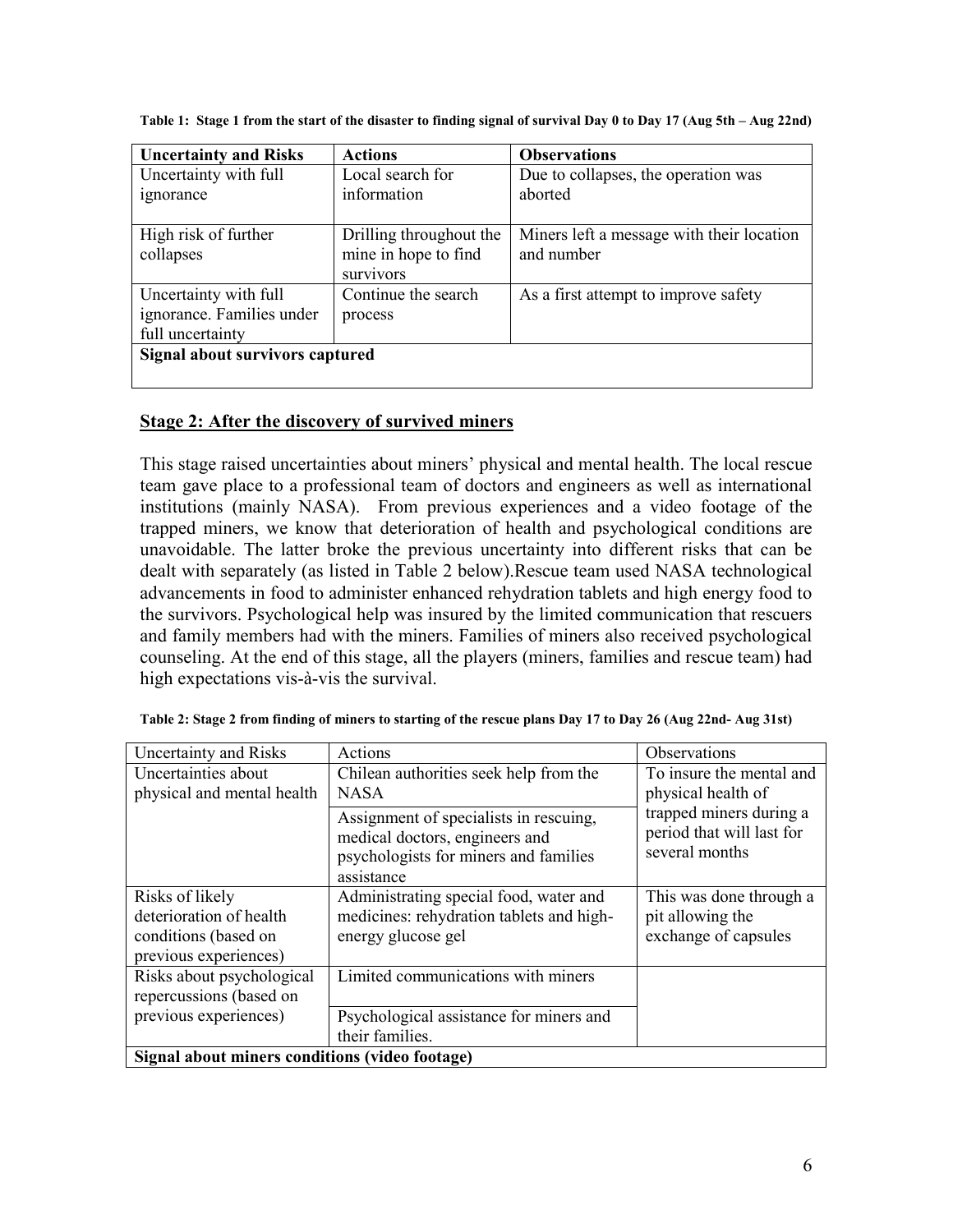#### **Stage 3: Rescue plans launching**

Stage 3 was crucial in the rescue process. There was uncertainty about the plan to follow, the technology to use and the timing required to reach the trapped miners. The international cooperation and professional rescuers used information from previous disaster and Aerospatiale technologies to transform uncertainty into different risks that can be managed. The rescuing engineers designed three different plans (referred to as Plan A, B and C) each of those is based on a drilling technique and the goal was to find the optimal plan in terms of time to reach the trapped miners. Plan A used a drill from mine digging to reach the miners' refuge. This operation was expected to last from 3 to 4 months and was the first plan to be launched on Day 26 (Sep 31<sup>st</sup>). Plan B used a drill from oil and gas drilling industry and a team from Chile and United States. The main idea is to widen a pilot hole drilled on Day  $32(Sep 5<sup>th</sup>)$  (the widening started 15 days later). Plan C started on Day 45 (Sep  $19<sup>th</sup>$ ) with the idea of using a bigger drill and begging digging at a wider diameter. Plan be was the first to hit the target in Day 65 (Oct  $9<sup>th</sup>$ ) and the other plans were halted. Meanwhile, there was now a possibility to establish a sustainable communication with the miners that allowed reducing psychological distress (watching the national team game and receiving Pope blessing) as well as the risks related to health (sending air tanks and equipment to monitor heart rates). At the end of this stage, the signal of reaching the survivors brought up the expectation of success of rescuers, families and the 33 miners. Details of this stage are described in Table 3 below.

| Uncertainty and Risks                                                  | Actions                   | <b>Observations</b>                      |  |  |
|------------------------------------------------------------------------|---------------------------|------------------------------------------|--|--|
| Uncertainty about rescue                                               | Designing different plans | Plan A was using water drilling          |  |  |
| plans and duration                                                     | with cooperation of       | techniques and expected to last 3 to 4   |  |  |
|                                                                        | engineers, oil drilling   | months. Plan B consisted on drilling a   |  |  |
|                                                                        | firms and international   | hole then widening it: it insures rescue |  |  |
|                                                                        | help of NASA              | in less time. Plan C used oil drilling   |  |  |
|                                                                        |                           | platform. Plan B was successful and all  |  |  |
|                                                                        |                           | others halted                            |  |  |
| Signal about the possibility of establishing sustainable communication |                           |                                          |  |  |
|                                                                        |                           |                                          |  |  |
| Risks of mental and                                                    | Make the stay in the      | The previous record was of 50 days and   |  |  |
| psychological diseases                                                 | mine enjoyable            | this imposes more care in this operation |  |  |
| from the long period that                                              | (diffusion of football    |                                          |  |  |
| the rescue will take                                                   | game)                     |                                          |  |  |
| (based on previous                                                     | Pope sending personal     |                                          |  |  |
| experiences)                                                           | blessing for miners       |                                          |  |  |
|                                                                        |                           |                                          |  |  |
| Risks of physical health                                               | Sending air tanks and     | Miners were exposed to high humidity,    |  |  |
| deterioration (based on                                                | equipment to monitor      | low oxygen and low luminosity            |  |  |
| previous experiences)                                                  | miners' heart rates       |                                          |  |  |
| Signal about reaching trapped miners                                   |                           |                                          |  |  |
|                                                                        |                           |                                          |  |  |

|  | Table 3: Stage 3 from launching of the first plan to reaching the miners Day 26 to Day 67 (Aug 31st- Oct 11th) |  |  |
|--|----------------------------------------------------------------------------------------------------------------|--|--|
|  |                                                                                                                |  |  |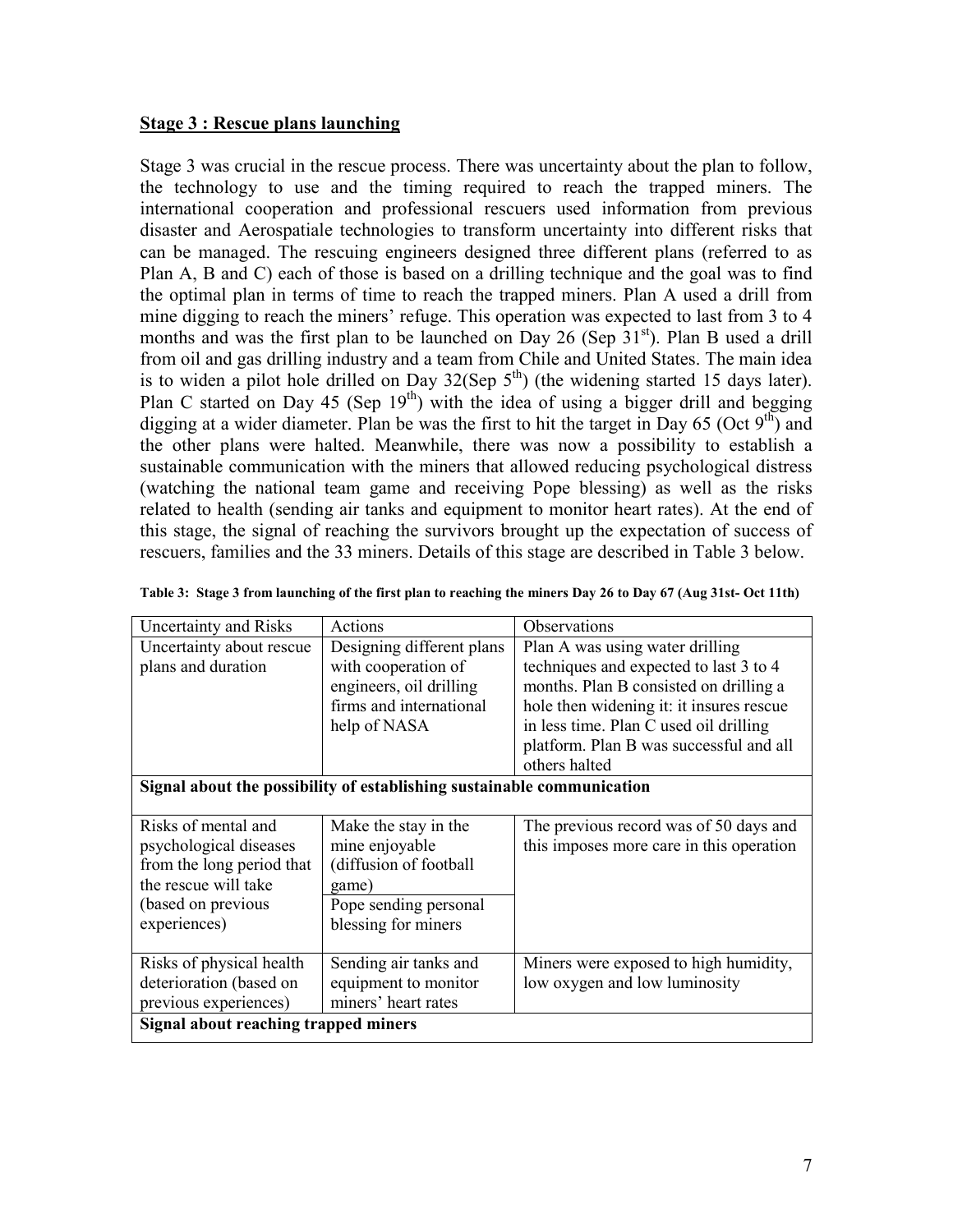#### **Stage 4: The Rescue Process**

Reaching the rescuers raised another uncertainty about how to bring the trapped miners to the surface in the best way possible. The rescue team engineered a capsule and a put logistics that will take care immediately of the rescued one by one. The test of this plan was done first on a fit miner to cope with any complication. The operation was a success sending a signal to start the rescue and increasing the three players' expectations. Priority was given to elders and miners in bad health conditions with the capsule taking down a medical rescuer each time to administer first aid to the survivors. The process took two days to bring all the miners to the surface. However, this does not mark the end of the disaster since post-traumatic complications should be taken into account. This experience of 33 miners trapped for 69 days is the first of its kind and this raised uncertainties as to the "after disaster" part. The rescue team planned to follow up the physical health of each miner as well as the psychological one. The international community also helped in this process by sending gift to the rescued, inviting them to events and talk show and most importantly considering their bravery. Table 4 summarizes the processes that lead the successful rescue of all the miners.

| <b>Uncertainty and Risks</b>                                                                        | <b>Actions</b>                                                                                                                                                                                |
|-----------------------------------------------------------------------------------------------------|-----------------------------------------------------------------------------------------------------------------------------------------------------------------------------------------------|
| Risks of complications and                                                                          | Special glasses were given to miners to protect them from                                                                                                                                     |
| disease due to change in                                                                            | the shocking change in luminosity                                                                                                                                                             |
| conditions                                                                                          | When going down, the capsule was transporting a rescuer to                                                                                                                                    |
|                                                                                                     | start the first aid procedures                                                                                                                                                                |
| Uncertainty about the rescuing                                                                      | Use a single capsule and start with a fit miner as a test                                                                                                                                     |
| plan                                                                                                |                                                                                                                                                                                               |
| Signal about success in the rescue plan                                                             |                                                                                                                                                                                               |
|                                                                                                     | Move to elders and urgent cases                                                                                                                                                               |
|                                                                                                     | As a miner is brought up, a whole process was put in place<br>to transport him by ambulance to a hospital, limiting the<br>meeting with families and forbidding the near presence on<br>media |
|                                                                                                     | Each of the miners received 2 days of extensive medical care<br>and follow ups.                                                                                                               |
| Signal about successful rescue of the 33 miners                                                     |                                                                                                                                                                                               |
| Risks of post-traumatic<br>complications (physical and<br>mental, based on previous<br>experiences) | Psychological assistance, compensations and gifts,<br>invitations by many organisms and recognition for their<br>bravery                                                                      |

Table 4: Stage 4 from the start of the extraction Day 67 to Day 69 (Oct 11th – Oct 13th) to present (the period after the disaster Day 69 (Oct 13th) to Present)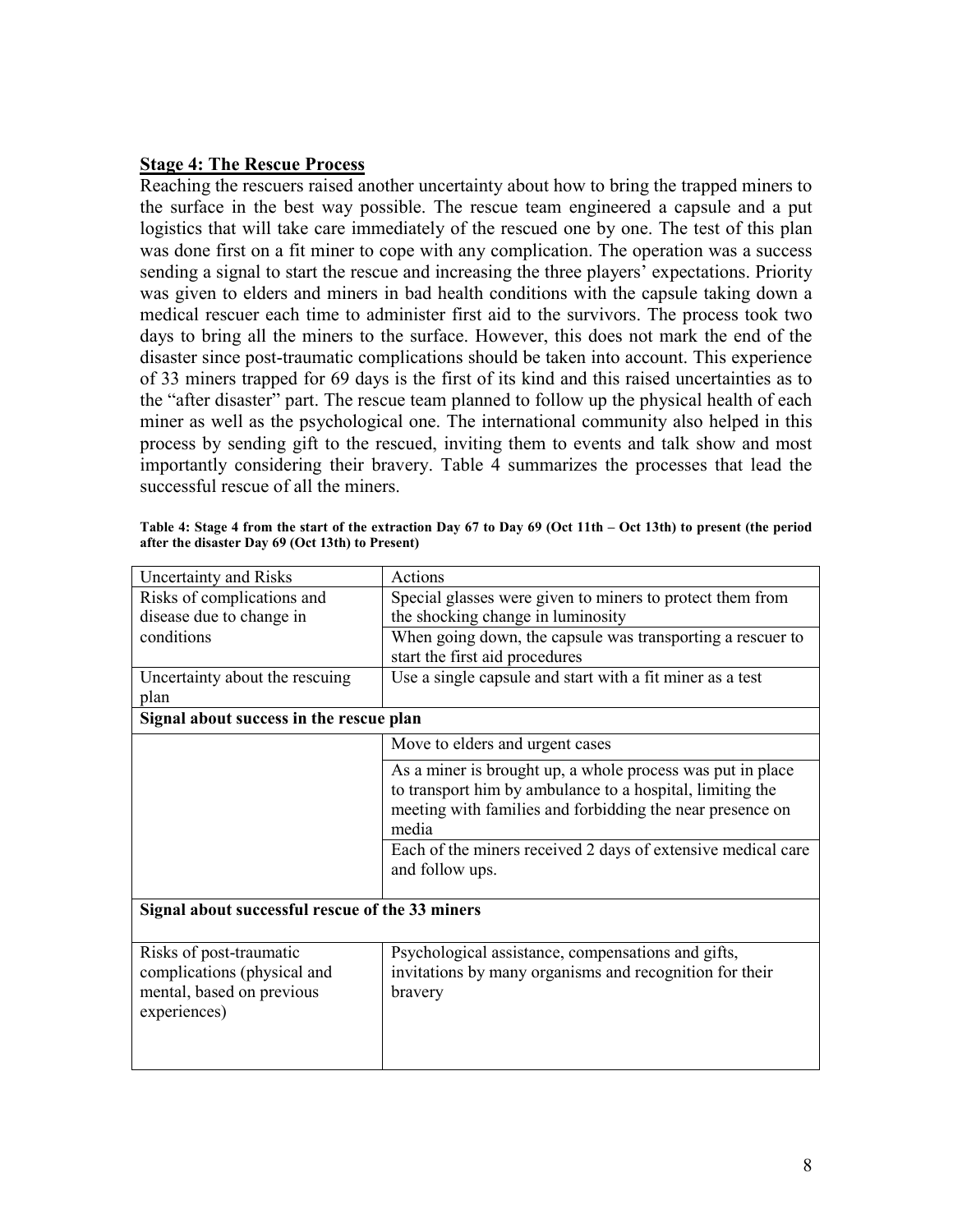The following figure shows the evolution of risks and success throughout the stages. Risks started unlimited (uncertainty) in the beginning of the disaster in Stage 1. As the discovery of survival happened in Stage 2, risks decreased remarkably. Several actions were undertaker, from sending food, water and equipment for miners to survive, to hedge against risks of physical and mental distress. In Stage 4, when the 33 miners were brought to the surface, the risks were decreased to the maximum. Only left was posttraumatic complications and risks. Success followed an opposite trend starting at zero (uncertainty) in the beginning of Stage 1. The discovery of the trapped miners increased the chances success in Stage2. As rescue plans started taking place in Stage 3, the expectations of the three players (namely rescuers, families and the 33 miners) increased. The definite increase in success happened in Stage 4 as the 33 miners are all extracted in a more or less good shape.





# III. Empirical Insights to Poverty Alleviation: What can be learnt from the above model?

The model introduces the steps that led to a full success. It shows how different partners under the authorities of Chile with the involvement of public, private and NGOs have mobilized technological, institutional and social means while accounting for several constraints, to extract the miners. This coordinated process has also involved the miners, their families and communities. The model shows also that possibilities of relief from the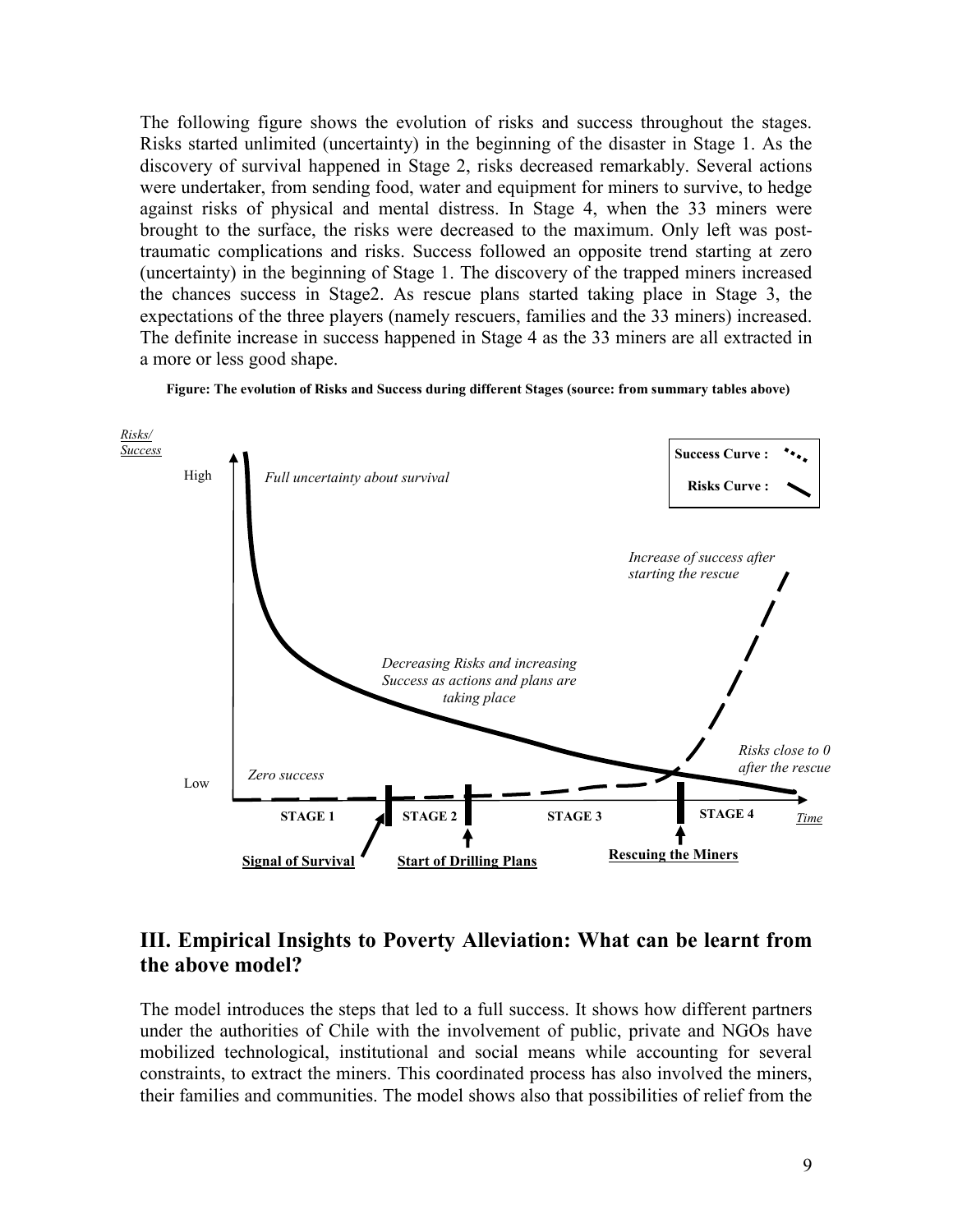consequences of disasters can be made possible. It shows also how efficient solidarity can be set to ensure successful realizations over limited time period.

Some will consider this model as concentrated over a limited time period and as "point in time" event and cannot be used to set plans for extraction of human beings from poverty and from difficult situations. Disaster management may not be easily applicable to poverty even though some experiences and publications have shown that there can be major links between management of hazards and poverty alleviation (see literature review). But the model considered here is related to highly successful process of relief, extraction and inclusion in normal activities.

The views that may not accept the extrapolation may change, when viewing the outcomes under the angle of successful extraction in a precise location. The continuous efforts and knowledge invested in appropriate technologies, institutions and organization over a given limited space and reduced number of poor households can ensure their sustainable inclusion in normal and promising economic and social activities. Technologies, institutional and organizational mechanisms can be used with the contribution of the target population to ensure revenue generating activities and investments that can be supported by different partners in a coordinated way. Agents of change besides the target individuals and households include also public, private and non-governmental agencies and associations. They also include bilateral and international cooperation.

These elements are consistent with the on-going actions pursued by different developing economies in poverty alleviation and attainment of the Millennium Development Goals (UNDP (2005); Akpomi (2009); The World Bank Group (2010)). But, the difference resides in identifying units of interventions that account for the appropriate scale of operations, the mobilization of adapted and appropriate technological and institutional means and the involvement of relevant partners. The directions that would support these actions need the mobilization of the knowledge that is necessary for the identification of target units, the mobilization of knowledge for the utilization and the creation of technological, institutional and social means. But, the targeting and the mobilization of different pieces of knowledge are required to be adapted, share and experimented with the concerned population. Those strategies and actions exist most of the time, in the poverty alleviation projects and even the targeting is occurring but acceleration is most of the time needed

#### 1. Research action on poverty:

Before treating poverty, there is a need to know about the attitudes, preferences and perceptions (mainly towards time, risk and different likely solutions) of the targeted individuals, households and populations. The mobilization of the methods of behavioral economics is crucial at this stage as it provides information about the likely drivers that affect the likelihood of decision making under uncertainty and risks. This knowledge can accelerate the processes through which different agencies and organization set strategies and appropriate actions for project design, organization and participation of the targeted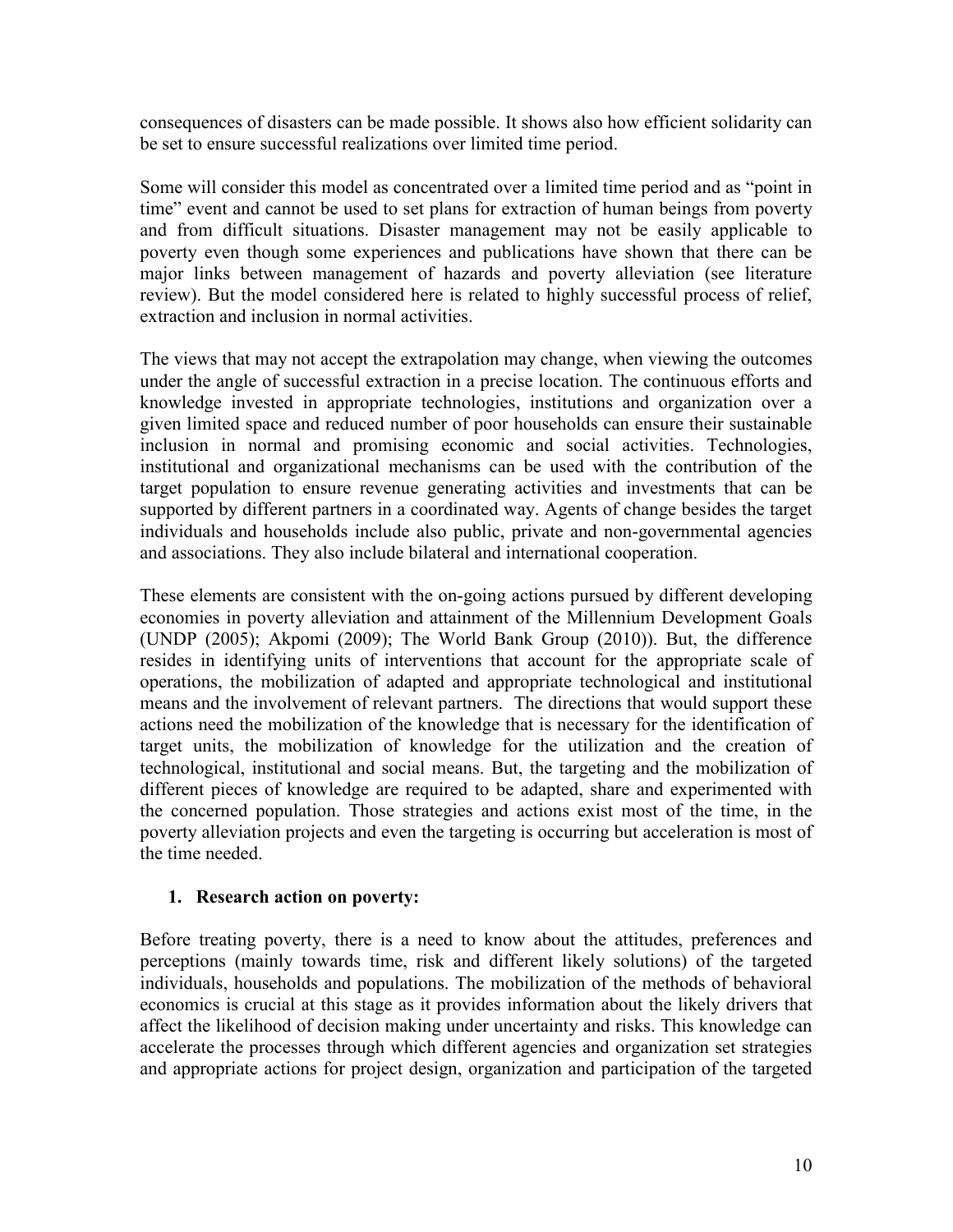population. As stated by Camerer and Loewenstein  $(2004)^{26}$ , behavioral economics is adding more explanatory power to economics through its behavioral and physiological foundations. Similarly Madden  $(2000)^{27}$ , behavioral economics as the combination of all the economic principles and concepts with those of experimental methods and behavioral analysis add more practical meanings to the understanding of the attitudes of individuals and groups.

Using behavioral economics consists in conducting field experiments on poor individuals and groups to get insights about their likely decision making processes in risky situations with emphasis on time. Many studies have analyzed the behavior of the poor and series of results have been attained. Bertrand et al.  $(2004)^{28}$  claimed that views diverge as to the degree of rationality of the poor's decisions. Some claim that poor's behavior is rational; they hold personal and coherent believes and are pursuing them consistently. For others, poor's behavior is limited by psychological and attitudinal biases thus making them followers and in need of guidance. The view proposed by Bertrand et al (2004), considers the poor's behavior pattern as moderate. A poor, as other people, holds weaknesses and biases. The only difference is that a poor has a much tapered error margin and this fact can make behaviors more pronounced leading to negative outcomes. From those findings, one can perceive the importance of experimental and behavioral economics as an attempt to elucidate the poor's attitude toward time, risk and possible outcomes. Among the practical attainments in this field, the contribution Tanaka et al. (2010) is promising for the successful elicitation of risk and time preferences in Vietnamese villages, through linking experimental and household survey data. The results show that villages with higher mean income, are less loss-averse and more patient. Also, household income is correlated with patience but not with risk.

#### 2. Technology and institutional innovations:

As Chile engineered different devises and promoted institutional and organizational mechanisms, similar means as supported by research can be quickly identified and mobilized for each identified poverty unit. These instruments can be at the origin of new revenue generating activities but also new means to smoothing access to health and education among well identified and small poverty units.

As there are continuous needs to enhance the possibilities of revenue generating activities, further means are necessary because without further investigations, the current basket of production possibilities can become obsolete as this is observed in a lot of places around the world. This implies that there is definitely a need for innovation in both

<sup>26</sup> Camerer, C. and Loewenstein, G. (2004). Advances in Behavioral Economics. Princeton University Press, Princeton, NJ

 $^{27}$  Madden, G. (2000). Behavioral Economics: Concepts and Methods. In W. Bickel and R. Vuchinich Reframing Health Behavior Change with Behavioral Economics pp 3-27. Mahwah, NJ: Lawrence Erlbaum

<sup>&</sup>lt;sup>28</sup> Bertrand, M., Mullainathan, S. and Shafir, E. (2004). A Behavioral-Economics View of Poverty. Memos of the Council of Behavioral-Economics Advisors. Vol 94 (2) pp 419-423. Retrieved on October  $25^{th}$ ,  $2010$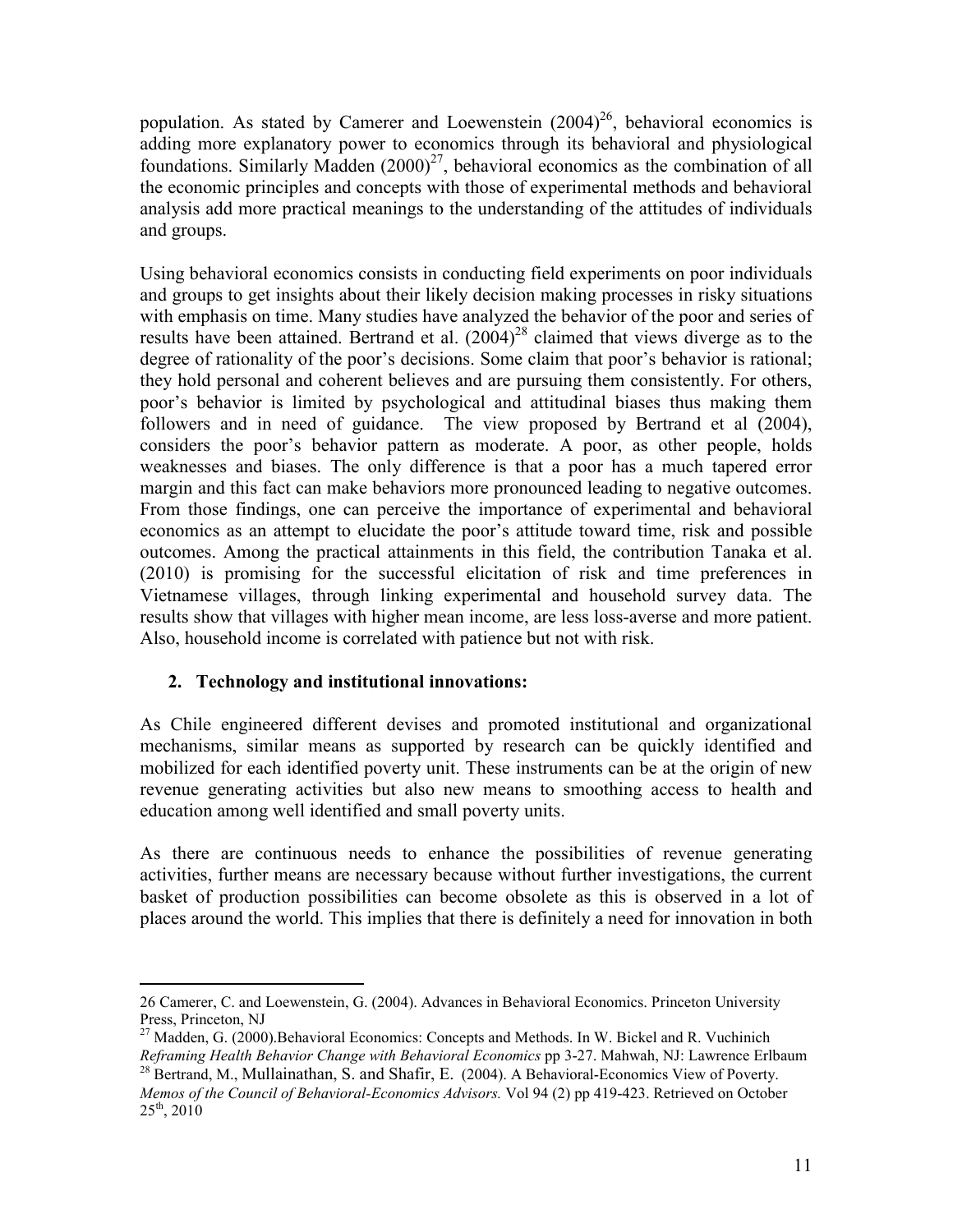in the business ideas as well as the way of mobilizing knowledge to implement them in the context of poor individuals and groups.

Institutional innovation can also include the use of local geographical indication that will set incentives for communities to expand niche products and services. Over the past two decades, products have experienced a significant move towards market differentiation in many parts of the world. As stated by Sauvée and Valceschini (2003): "In the current competitive universe, the definition of quality and the information on qualities are from now on at the heart of the competitive strategies of economic actors". The shift from imperfect information to a situation based on local signs has been recognized as welfare enhancing by different economists ((Stiglitz (1989), Tirole (1988)).

# 3. Identification, monitoring and evaluation

Two major approaches are introduced to ensure identification, targeting and monitoring of poverty alleviation. They include those developed as deprivation and social cohesion approaches<sup>29</sup>.

# 3.1: The Deprivation Approach

The deprivation approach is based on the assessment of needs relative to the basic requirements that are not covered. Mack and Lansley (1985) added the identification of the on-going living conditions rather than income and expenditures. This approach follows the basic idea of Townsend (1979) who focused on the fact that poverty is also related to needs that are not socially satisfied but well perceived (Deutsch et Silber, 2008). This approach was initiated in Britain in 1980s in relation to health inequalities. But, as needs are interrelated, other components have been included. They include employment, consumption, housing, education and others. A second type of deprivation index was developed by Carstairs et Morris (1989). This is also based on 4 variables where 3 are the same as in Townsend's index. The fourth variable refers to the belongings to low social group instead of house ownership.

The third index that was developed earlier by Jarman (1983) was called the Score of Under-privileged Areas. This index was re-introduced in 1984 to assess the local demand for health services. Bossert et al. (2004) compared social exclusion to deprivation and found them convergent. The use of the deprivation index is practiced in the UK (ODPM, 2004), Japan (Hiraoka, 2001); Aya, 2006)., Ireland (CGLPP, 2005)., New Zealand (Salmond and Crampton, 2001; Salmond and Crampton, 2002; Salmond et al. 2005)., among other countries (Klasen, 1997; Pampalon and Raymond, 2000; Saunders et al.  $2007$ ).

# 3.2: Social cohesion

The concept and practice of social cohesion have originated in developed economies and mainly in countries of the European Union (EU) where urban population is the most dominant demographic and economic segment. Social cohesion became important in the

 $^{29}$  Further details are provided in FEMISE report 33-05 (see references).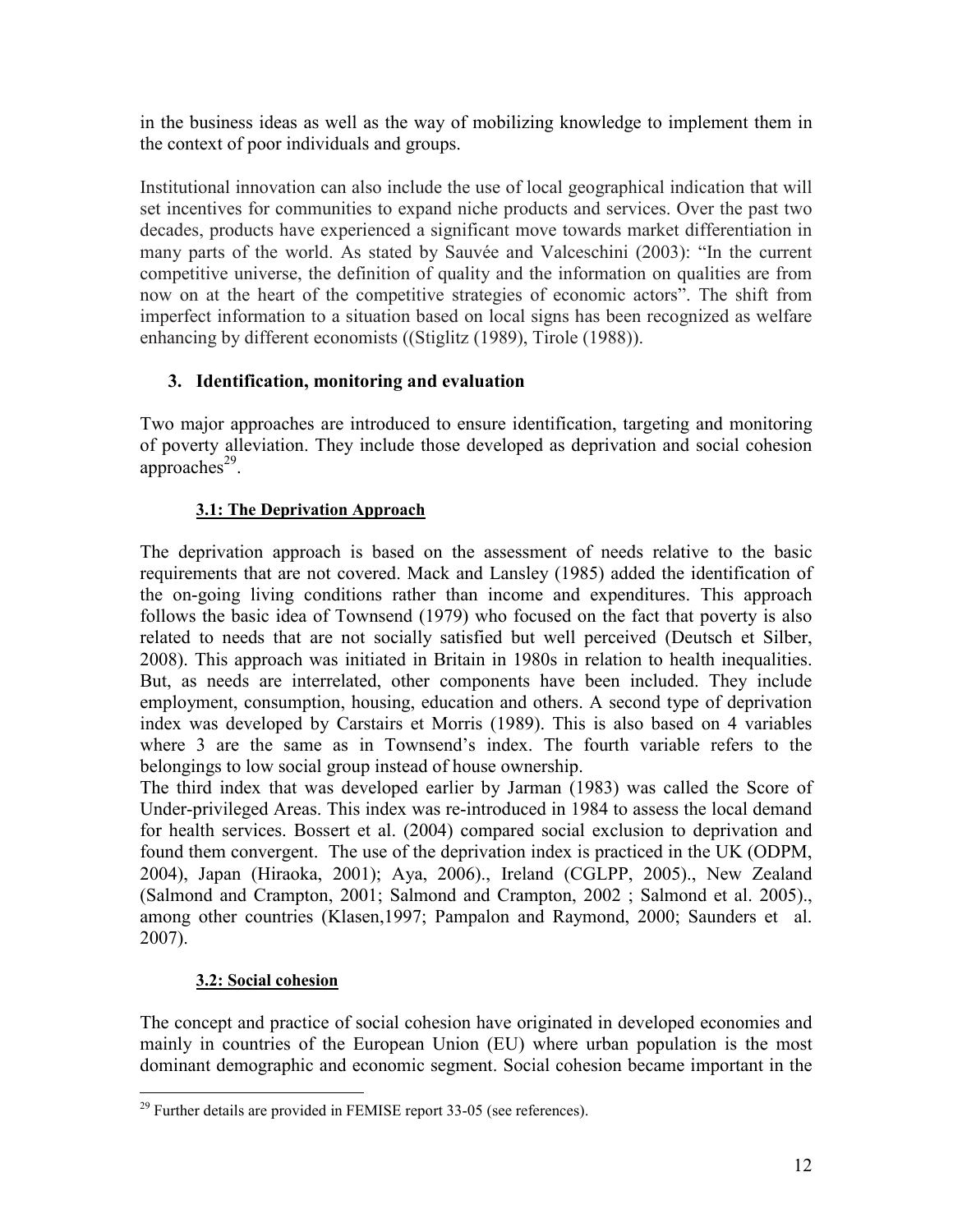UK with the urban social problems of the end of 1990s. This concept and practice have expanded to the rest of Europe with large debates that resulted in a generalization by the end of the year 2000 (Roberts, 1997). This resulted in different reports and publications on social cohesion and social inclusion that discussed the material and immaterial conditions that are fundamental to the determination of social cohesion in EU and in each individual member country.

Social cohesion is consequently a concept that describes social connectedness of individuals and groups with willingness to decrease economic inequalities (Hulse, 2005).

Social cohesion is confirmed to be a European concept that addresses poverty and exclusion as specified in 1992 Maastricht treaty and in reports of the Economic Council for Latin America and Caribbean (ECLAC) (2007). In this context, Latin American and Caribbean economies recognized the relevance of the concepts and practices of social cohesion

In 2001, a system of measurement is introduced as the Laeken indices. These include indicators based on Income, employment, education and health factors. While the first set includes income, employment, education, health, housing, pensions and digital-divides, the second set accounts for cultural diversity, trust, participation, expectations and solidarity (Walter et al., 2004).

# **Conclusion:**

The "Chilean model of the 33 miners" has been reviewed as related to the transformation of uncertainties into sequential risks with subsequent resolutions until the miracle is attained. In this process, the roles of technologies, institutions and other means have been emphasized as the main sources mobilized by different players in order to ensure the known success achieved. Coordination has been also found to be a major success factors with the involvement of local, national and international operators. This mobilization has also accounted for the major constraints where time has played an important role.

This description has suggested the setting of parallelism between the extraction of the miners and that of poor individuals and groups. The only major difference resides in the perception of time as discrete and limited for the exit from the described disaster and the continuity under which poverty occurs. This has suggested a model where identification, proximity and scale are major dimensions of interventions and where the development of research action, innovations and monitoring are necessary. These are likely to enhance the creation of new revenue generating activities with new instruments to access health and education in poor neighborhoods. Sustainability can be ensured through the use of localized indicators such as those of deprivation and social cohesion indices.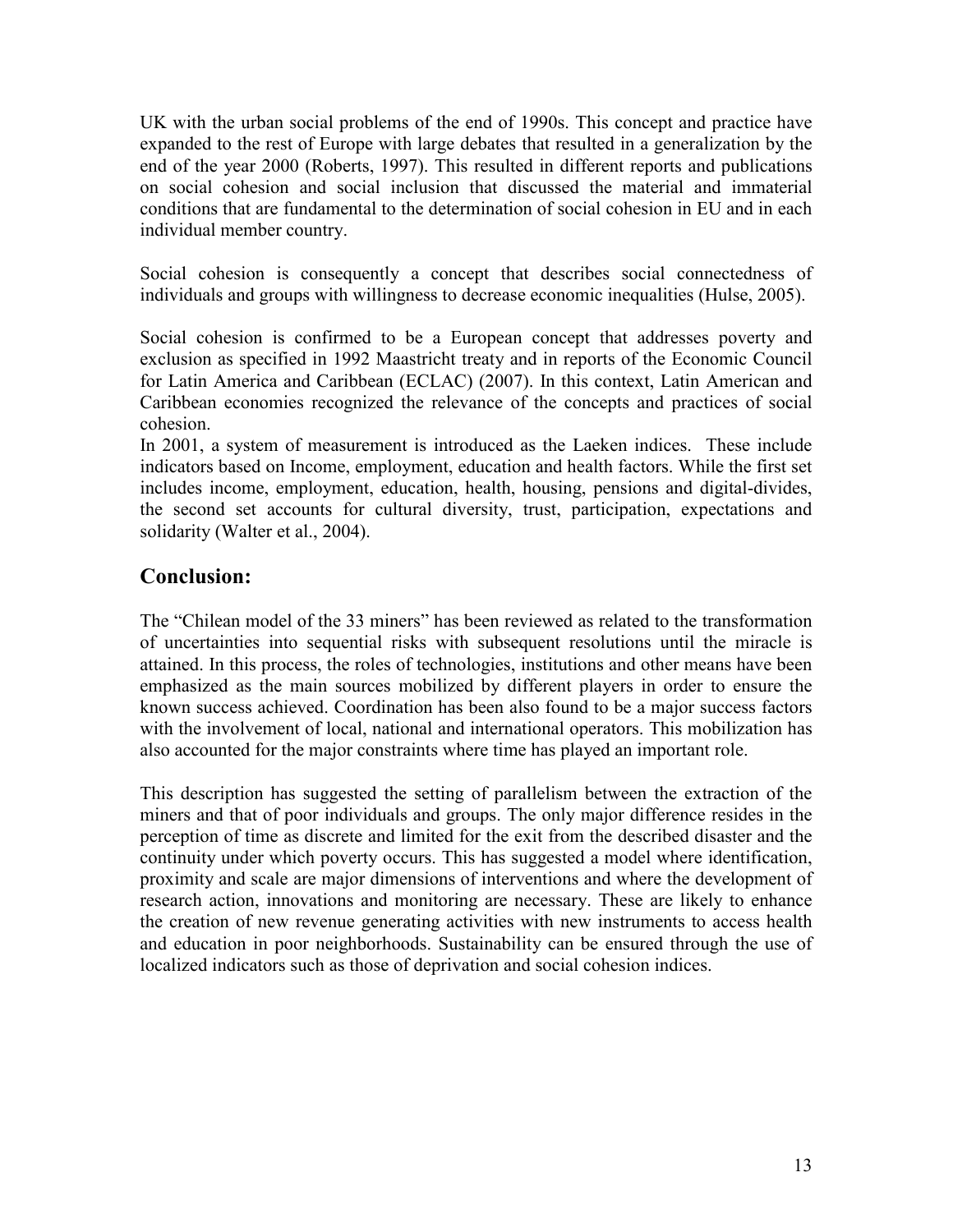### **References**

- Millennium Development Akpomi, M.  $(2009)$ . Achieving Goals  $(MDGs)$ Through Teaching Enterpreneurship Education in Nigeria Higher Education Institutions (HEIs), European Journal of Social Sciences – Volume 8, Number 1.
- Aya, A (2006). "Empirical Analysis of Relative deprivation and Poverty in Japan," National Institute of Population and Social Security Research; IPSS Discussion Paper Series, No.2005-07.
- BBC (2010). Chile miners: Supplying the miners. British Broadcasting Corporation. October 25th, 2010 from Retrieved  $\alpha$ http://www.bbc.co.uk/news/special reports/chile mine/
- Bertrand, M., Mullainathan, S. and Shafir, E. (2004). A Behavioral-Economics View of Poverty. Memos of the Council of Behavioral-Economics Advisors. Vol 94 (2) pp 419-423. Retrieved on October  $25<sup>th</sup>$ , 2010
- Camerer, C. and Loewenstein, G. (2004). Advances in Behavioral Economics. Princeton University Press, Princeton, NJ
- Carstairs, V. and Morris, R. (1989). "Deprivation: explaining differences in mortality between Scotland and England and Wales." BMJ; 299: 886-9.
- CGLPP- County Galway Local Poverty Profile 2005. "Deprivation and its Spatial Articulation in the Republic of Ireland"
- Davidson, P (1988). A technical definition of uncertainty and long-run non-neutrality of money. Cambridge Journal of Economics 1988,12, p.329
- Deutsch et Silber (2008). "On the Watts Multidimensional Poverty Index and its Decomposition" World Development, Vol.36, 2008
- European Foundation for the Improvement of Living and Working Conditions. (2008)  $25^{\text{th}}$ cohesion Retrieved  $\alpha$ October 2010 from: Social http://www.eurofound.europa.eu/areas/socialcohesion/index.htm Data of Access  $10/01/2008$
- Hiraoka, K. (2001). *Elderly Age and Social Inequality*. Tokyo, Univerity Press, 2001.
- Hulse, K. (2005) Housing, housing assistance and social cohesion in Australia Monash Research Centre Final Report. Retrieved on October 25<sup>th</sup>2010 from: http://www.ahuri.edu.au/publications/p50300/)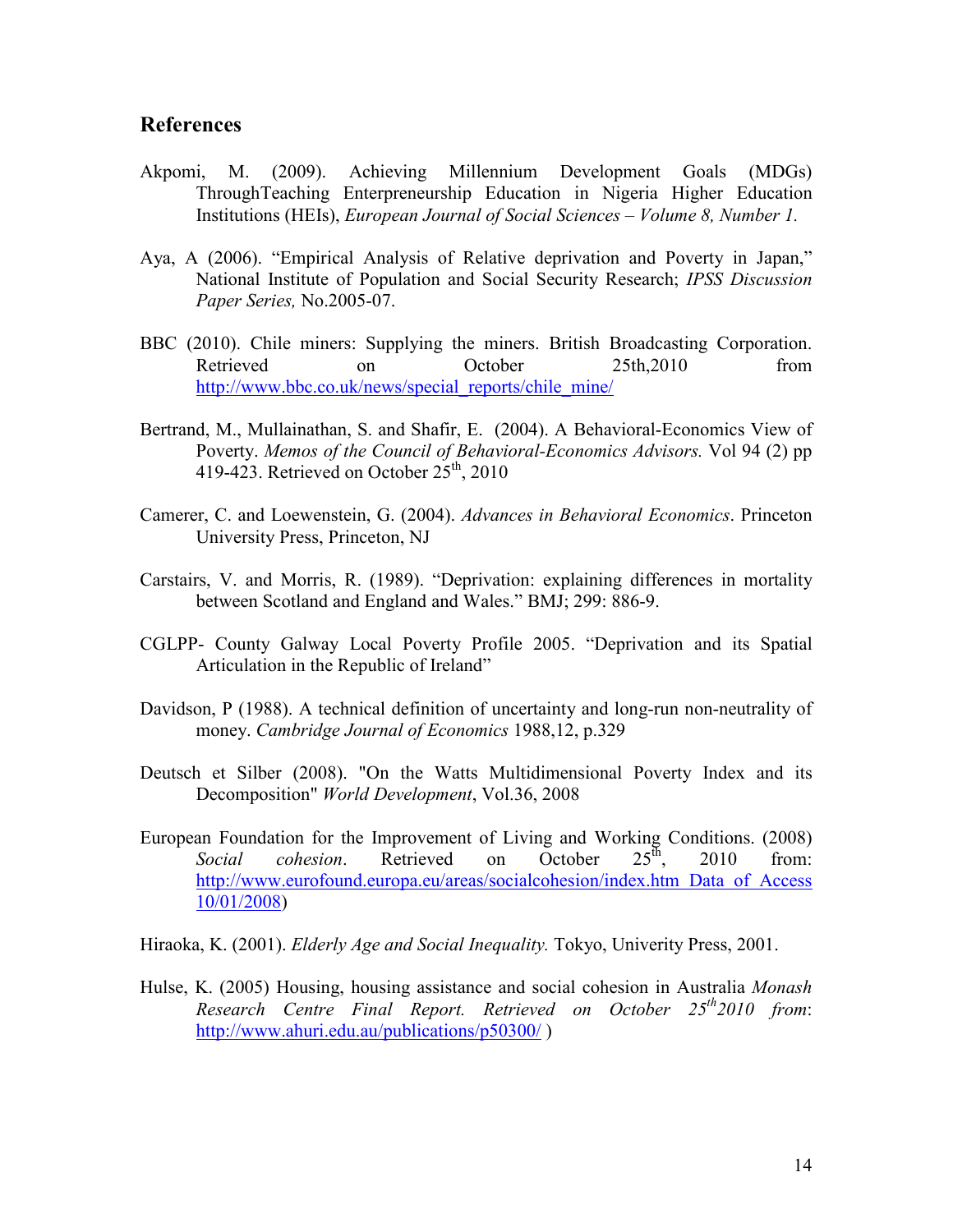- Jarman, B. (1983). "Identification of underprivileged areas." British Medical Journal; 286: 1705-9.
- Jarman, B. (1984). "Underprivileged areas: validation and distribution of scores." British Medical Journal; 1587-1592.
- Klasen, S (1997). "Poverty, Inequality and Deprivation in South Africa: An Analysis of the 1993 SALDRU Survey," Social Indicators Research, 41: 51-94.
- Knight, F (1921). Risk, Uncertainty, and Profit. Hart, Schaffner & Marx; Houghton Mifflin Company, Boston, MA, 1921.
- Madden, G. (2000). Behavioral Economics: Concepts and Methods. In W. Bickel and R. Vuchinich Reframing Health Behavior Change with Behavioral Economics pp 3-27. Mahwah, NJ: Lawrence Erlbaum
- Mack, J. and Lansley, S. (1985). Poor Britain. London: George Allen and Unwin.
- Neumann, J and Morgenstern, O (1944). Theory of Games and Economic Behavior. Princeton University Press (1953 edition), Princeton, NJ, 1944.
- Nolan, B. and Whelan, C. (1996) Resources, Deprivation, and Poverty. New York: Clarendon Press, 1996.
- ODPM- Office of Deputy Prime Minister (2004). The English Indices of Deprivation 2004: Summary (revised), Neighbourhood Renewal Unit.
- O'Malley, P (2004). Risk, uncertainty and government. London: Glashouse Press.
- Pampalon, R. and Raymond, G. (2000). "Deprivation Index for Health and Welfare Planning in Quebec," Volume 21, N° 3, Retrieved on October 25th, 2010 from:: www.bmj.com/cgi/content/full/310/6986/1067/c
- Roberts, E. (1997): The Concept of Economic and Social Cohesion in the Treaty Establishing the European Community in The Single European  $Act - a$  turningpoint in the European integrationprocess, The watercarriers of the Netherlands European policy ed. H.H.J. Labohm, 1997
- Salmond, C. and Crampton, P. (2001). "NZDep96 What does it measure?" Social Policy Journal of New Zealand, 17, 82-100.

Salmond, C. and Crampton P. (2002). "NZDep2001 Index of Deprivation."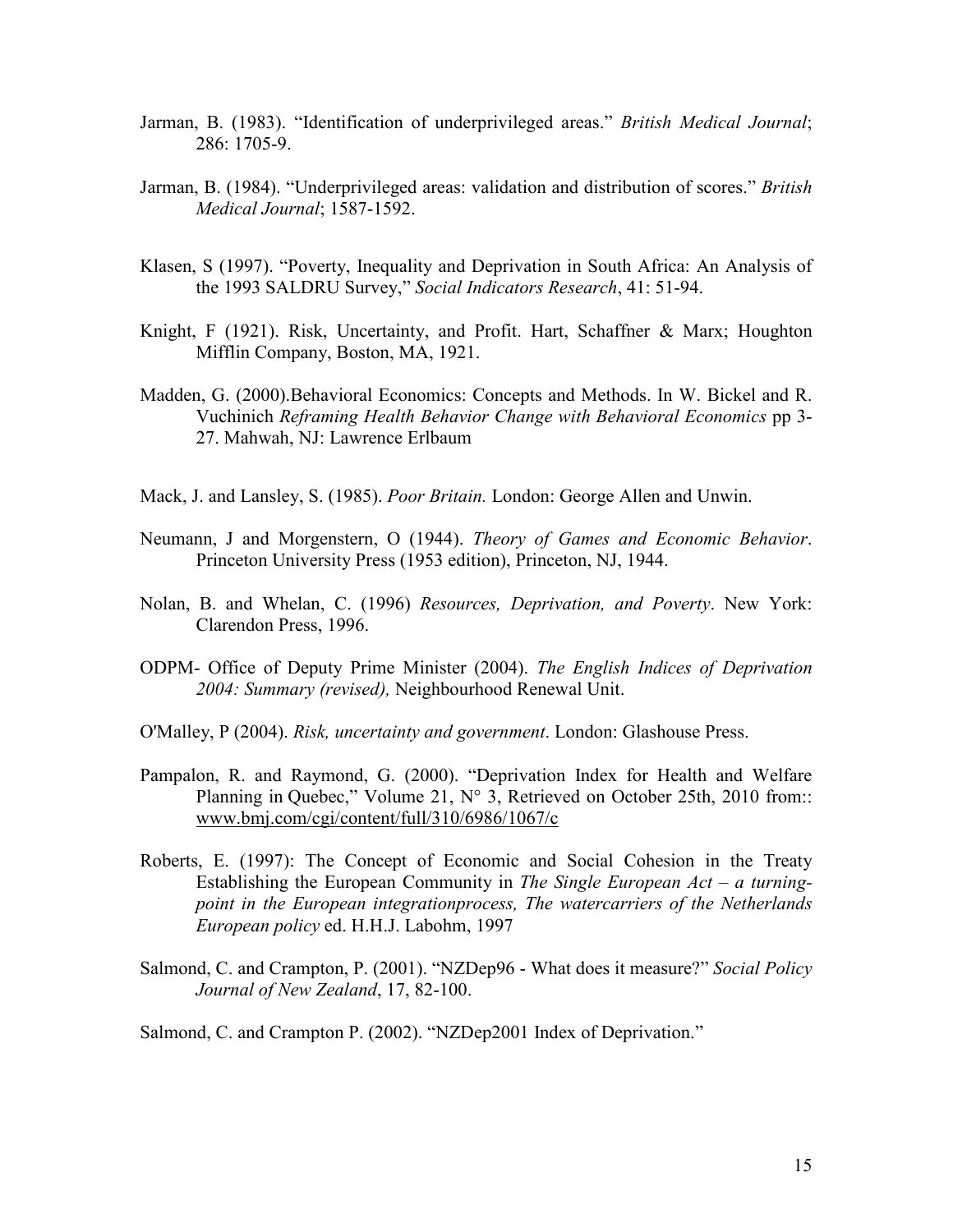- Salmond, C., Crampton P. and Sutton, F (1998). "NZDep91: A New Zealand index of deprivation," Australian and New Zealand Journal of Public Health, 22, 7, 95-97.
- Salmond, C., King, P., Crampton, P. and Waldegrave, C. (2005). "A New Zealand Index of Socioeconomic Deprivation for Individuals," Department of Public Health, Wellington School of Medicine and Health Sciences, University of Otago and The Family Centre Social Policy Research Unit.
- Saunders, P., Naidoo, Y. and Griffiths, M. (2007). "Towards New Indicators of Disadvantage: Deprivation and Social exclusion in Australia, "Social Policy Research Centre.
- Sauvée, L. and Valceschini, E (2003). Agroalimentaire: la qualité au coeur des relation entre agroalimentaire, industriels et distributeurs. Demeter 2004,10. Pp 181-226
- Savage, L (1972). The Foundations of Statistics. Dover (1972 edition), New York, 1954.
- Schilderinck, G (2009). Drought cycle management in arid and semi-arid Kenya: A relevant disaster risk reduction model? Retrieved on October 25<sup>th</sup>, 2010 from: http://www.ngovoice.org/documents/100-10035b%20-%20FINAL%20DRR%20research%20report.pdf
- Stiglitz, J (1989). Imperfect Information in the Product Market. Handbook of Industrial Organization. Vol 1 Chapter 11 pp771-807
- Tanaka, T., Camerer, C. and Nguyen, Q. (2010). Risk and Time Preferences: Linking Experimental and Household Survey Data from Vietnam. American Economic *Review.* Vol 100 (1) pp 557-571
- The World Bank Group (2010), MDGs Retrieved on October 25<sup>th</sup>, 2010 from http://ddpext.worldbank.org/ext/ddpreports/ViewSharedReport?&CF=1&REPORT ID=13 36&REQUEST TYPE=VIEWADVANCED&HF=N/IDGProfile.asp
- Tirole, J. (1988). The Theory of Industrial Organization. MIT Press.
- Townsend, P. (1987). "Deprivation," *J Soc Policy*; 16(2):125-46.
- Townsend, P. (1979). "Poverty in the United Kingdom: A survey of Household Resources and Standards of Living." Harmondsworth: Penguin
- Townsend, P., Phillimore, P. and Beattie, A. (1988). "Health and deprivation: inequality and the North." London, Croom Helm.
- UNDP (2005). "Les indicateurs de Suivi de la pauvreté." Guide pratique pour améliorer les capacités statistiques des responsables politiques pour un suivi efficace des OMD au niveau national.